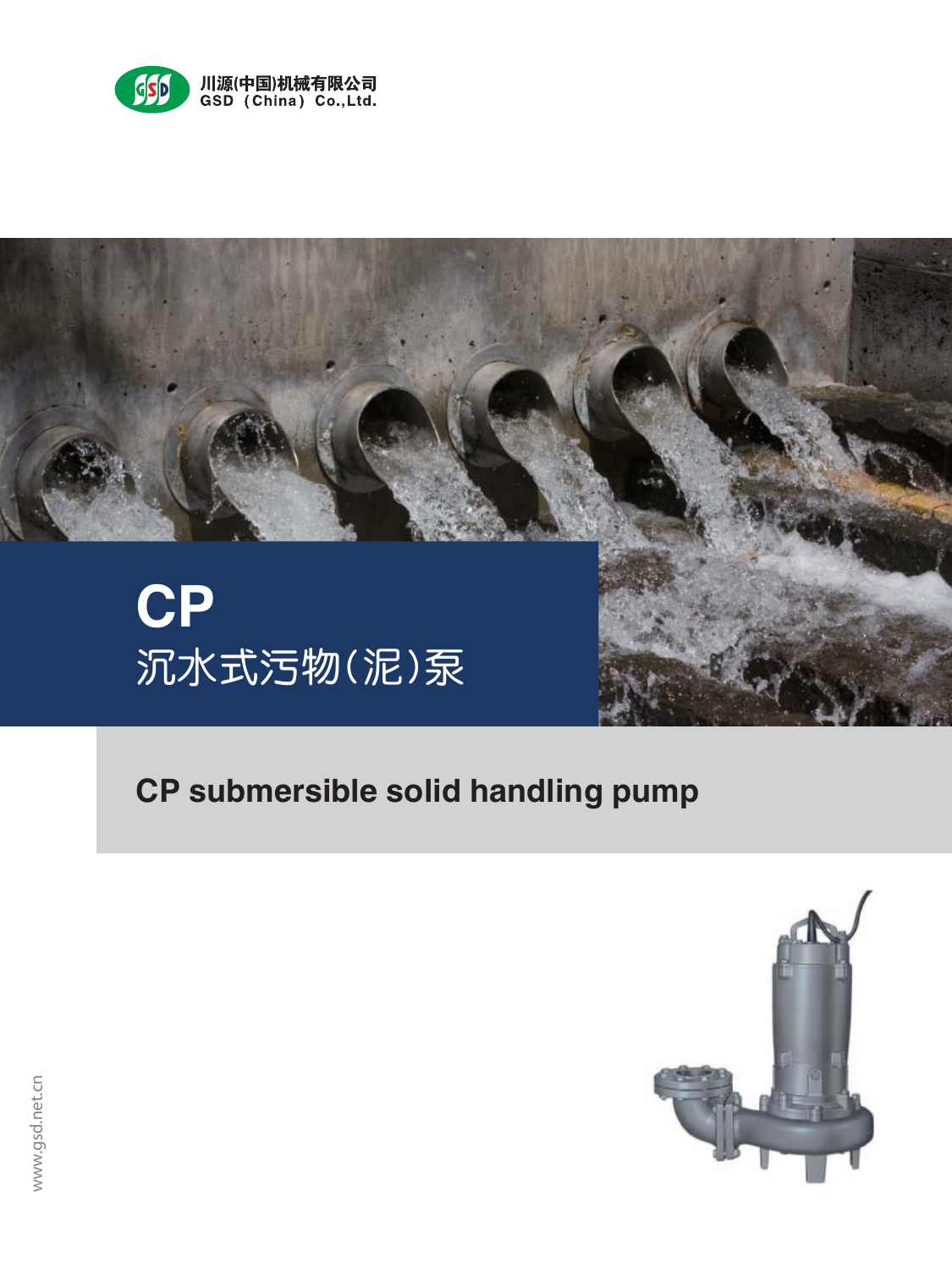# **CP** 沉水式污物(泥)泵 CP submersible solid handling pump

- 
- 
- 
- 
- 
- 

- $F$  IP68
- 
- 
- 
- 
- $<$ 15kW $>$ 15kW
- $\geqslant$  132kW
- $<$ 15kW  $\ge$  15kW
	-
	- $≥18.5kW$
	- $\geqslant$ 18.5kW

### Application

- **Wastewater lift station.**
- **Municipal wastewater treatment plant.**
- **Building wastewater treatment system.**
- **Livestock animal nusbardy wastewater treatment system.**
- Hospital, school, community, etc. wastewater treatment system.
- Food, paper, mining, textile, leather, chemical industry, etc. wastewater treatment system.
- **Water purification system.**

### **Features**

#### Motor

Squirrel-cage, induction motors are F class insulation, motor protection grade is IP68.

#### • Non-clog impeller

Well statically & dynamically balanced Non-Clog impeller is designed to allow sizable spherical solids to pass the flow passage easily without clogging. It adopts rigorous technics so that vibration and noise can be farthest reduced.

#### Mechanical seal

The mechanical seals protect the motor from contacting the pumping liquids. Two seals are in series with each other and individually work to provide the motor with a dual protection.

### ■ Auto-setter(options)

To allow pump for easy installation, maintenance & reparation, as it is no need to empty the tank first.

### **Leakage detector**

Built-in leakage detector in the oil chamber can detect leakage from the damage of the mechanical seal. (Less than 15kW options, No less than 15kW standard).

Built-in leakage detector in the wiring box and motor cavity of large power pumps can check if a leakage in it.The leakage detector offers pump an automatic protection(Not standard, No less than 132kW options)

### Heat-protector

Built-in heat protector in motor, can prevent the motor from burning out, overload & overheating. (Less than15kW options, No less than 15kW standard).

Built-in heat protector in bearing, when the bearing is abnormal and the temperature rises to disconneting temperature, the protector automatically cut off power supply to protect the bearing. (Not standard, no less than 18.5 options).

### Cooling house (options)

Pumps make use of inner pressure of pump cavity to make liquid continully entering in space between cooling house and motor outer, to take away the heat of the motor. to make sure the regular work of the pump in low water level (No less than 18.5kW options).

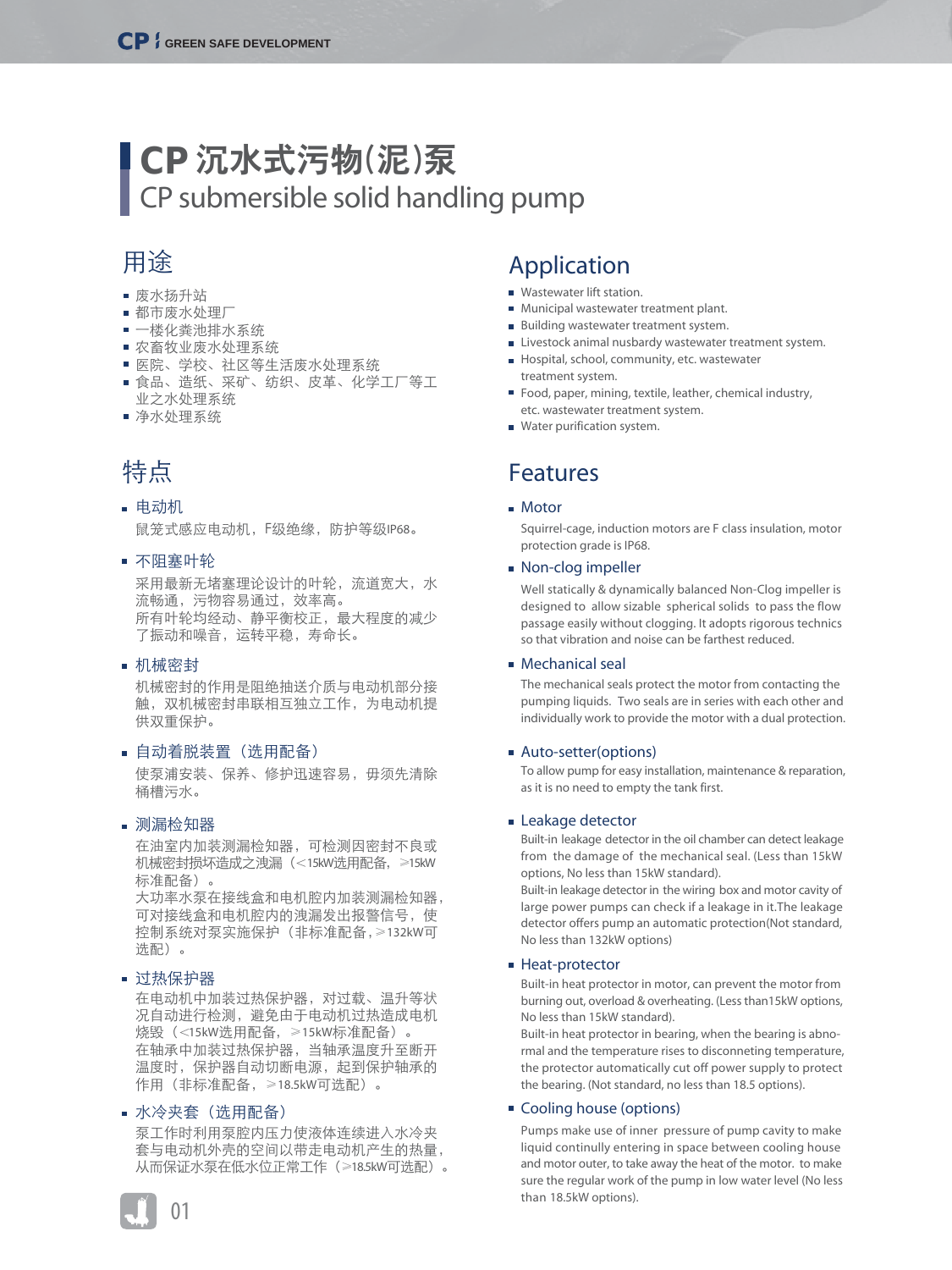### Type description



### Construction

| NO.            | <b>Name</b>          | <b>Material</b>  |                  |  |  |
|----------------|----------------------|------------------|------------------|--|--|
|                |                      | <b>GB</b>        | <b>JIS</b>       |  |  |
| 1              | Neck bolt            | 2Cr13            | <b>SUS420</b>    |  |  |
| $\overline{2}$ | Heat-Protector       |                  |                  |  |  |
| 3              | Motor cover          | <b>HT200</b>     | FC200            |  |  |
| $4 - 1$        | Bearing              |                  |                  |  |  |
| $4 - 2$        | Bearing              |                  |                  |  |  |
| 5              | Cooling house flange | Q215A            | LSS330           |  |  |
| 6              | Shaft                | 2Cr13            | <b>SUS420</b>    |  |  |
| 7              | Rotor                |                  |                  |  |  |
| 8              | Stator               |                  |                  |  |  |
| 9              | Cooling house        | OCr18Ni9         | <b>SUS304</b>    |  |  |
| 10             | Bearing cover        | <b>HT200</b>     | FC200            |  |  |
| 11             | Motor casing         | <b>HT200</b>     | FC200            |  |  |
| 12             | Bracket              | HT200            | FC200            |  |  |
| 13             | Leakage detector     |                  |                  |  |  |
| $14-1$         | Mechanical seal      | $C-AI2O3$        | $C-A12O3$        |  |  |
| $14 - 2$       | Mechanical seal      | SiC-SiC          | SiC-SiC          |  |  |
| 15             | Oil box              | HT200            | FC200            |  |  |
| 16             | Oil cover            | <b>HT200</b>     | FC200            |  |  |
| 17             | Washer               | 0Cr18Ni9         | <b>SUS304</b>    |  |  |
| 18             | Impeller nut         | <b>HT200</b>     | FC200            |  |  |
| 19             | Seal-ring            | LBC <sub>2</sub> | LBC <sub>2</sub> |  |  |
| 20             | Strainer             | <b>HT200</b>     | FC200            |  |  |
| 21             | Impeller             | HT200            | FC200            |  |  |
| 22             | Pump casing          | <b>HT200</b>     | FC200            |  |  |
| 23             | <b>Bottom cover</b>  | HT200            | FC200            |  |  |
| 24             | Pail piping          | Q215A            | SS330/SS34       |  |  |
| 25             | Flange setter        | <b>HT200</b>     | FC200            |  |  |
| 26             | Slide                | <b>HT200</b>     | FC200            |  |  |
| 27             | Duckfoot             | HT200            | FC200            |  |  |
| 28             | Discharge            | Q215A            | SS330/SS34       |  |  |



Different model has a little difference.

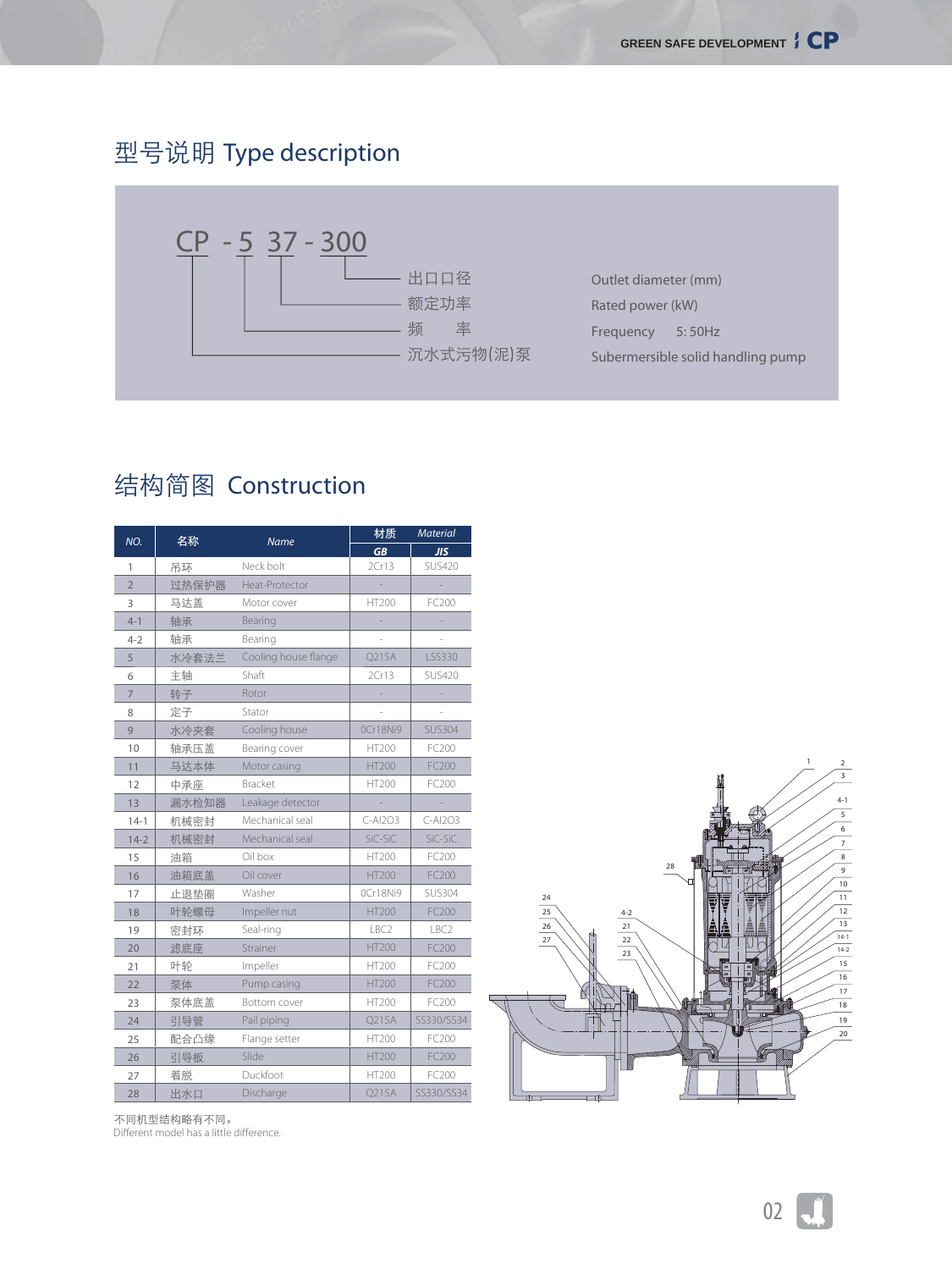

Formance chart

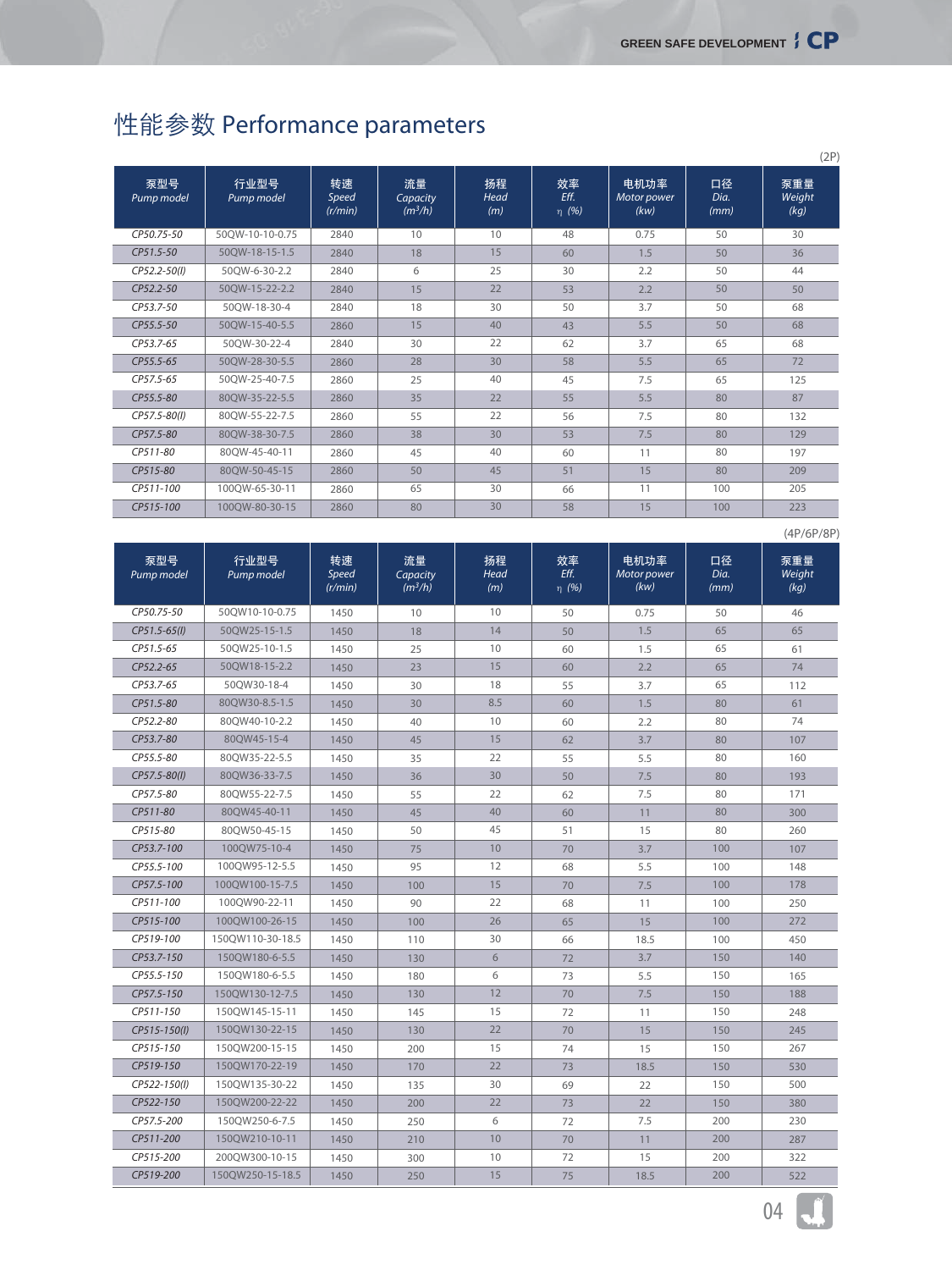# Performance parameters

|               |                                   |                  |                       |             |               |                     |              | (4P/6P/8P)     |  |
|---------------|-----------------------------------|------------------|-----------------------|-------------|---------------|---------------------|--------------|----------------|--|
| Pump model    | Pump model                        | Speed<br>(r/min) | Capacity<br>$(m^3/h)$ | Head<br>(m) | Eff.<br>η (%) | Motor power<br>(kw) | Dia.<br>(mm) | Weight<br>(kg) |  |
| CP522-200(I)  | 200QW450-10-22                    | 1450             | 450                   | 10          | 72            | 22                  | 200          | 380            |  |
| CP522-200     | 150QW250-18-22                    | 1450             | 250                   | 18          | 72            | 22                  | 200          | 532            |  |
| CP530-200(I)  | 200QW280-22-30                    | 980              | 280                   | 22          | 74            | 30                  | 200          | 900            |  |
| CP530-200     | 200QW420-15-30                    | 980              | 420                   | 15          | 76            | 30                  | 200          | 718            |  |
| CP537-200(I)  | 200QW280-26-37                    | 980              | 280                   | 26          | 70            | 37                  | 200          | 739            |  |
| CP537-200(II) | 200QW400-24-37                    | 980              | 400                   | 24          | 79            | 37                  | 200          | 1280           |  |
| CP537-200     | 200QW350-22-37                    | 980              | 350                   | 22          | 75            | 37                  | 200          | 730            |  |
| CP545-200(I)  | 200QW250-35-45                    | 980              | 250                   | 35          | 67            | 45                  | 200          | 1280           |  |
| CP545-200     | 200QW300-30-45                    | 980              | 300                   | 30          | 72            | 45                  | 200          | 896            |  |
| CP555-200     | 200QW250-40-55                    | 980              | 250                   | 40          | 65            | 55                  | 200          | 958            |  |
| CP575-200     | 200QW350-40-75                    | 980              | 350                   | 40          | 70            | 75                  | 200          | 1650           |  |
| CP515-250     | 250QW500-6-15                     | 1450             | 500                   | 6           | 71            | 15                  | 250          | 380            |  |
| CP519-250(I)  | 250QW350-10-18.5                  | 1450             | 350                   | 10          | 71            | 18.5                | 250          | 550            |  |
| CP519-250     | 250QW600-6-18.5                   | 1450             | 600                   | 6           | 71            | 18.5                | 250          | 545            |  |
| CP522-250     | 250QW700-6-22                     | 1450             | 700                   | 6           | 73            | 22                  | 250          | 630            |  |
| CP530-250     | 250QW460-13-30                    | 980              | 460                   | 13          | 75            | 30                  | 250          | 738            |  |
| CP537-250     | 250QW500-15-37                    | 980              | 500                   | 15          | 77            | 37                  | 250          | 741            |  |
| CP545-250     | 250QW420-22-45                    | 980              | 420                   | 22          | 76            | 45                  | 250          | 938            |  |
| CP555-250     | 200QW400-30-55                    | 980              | 400                   | 30          | 72            | 55                  | 250          | 976            |  |
| CP575-250(I)  | 250QW700-22-75                    | 990              | 700                   | 22          | 78            | 75                  | 250          | 1700           |  |
| CP575-250(II) | 250QW600-25-75                    | 990              | 600                   | 25          | 69            | 75                  | 250          | 1750           |  |
| CP575-250     | 250QW500-30-75                    | 980              | 500                   | 30          | 76            | 75                  | 250          | 1650           |  |
| CP590-250     | 250QW600-30-90                    | 990              | 600                   | 30          | 70            | 90                  | 250          | 2000           |  |
| CP5110-250    | 250QW700-33-110                   | 990              | 700                   | 33          | 73            | 110                 | 250          | 2200           |  |
| CP530-300     | 250QW600-10-30                    | 980              | 600                   | 10          | 75            | 30                  | 300          | 755            |  |
| CP537-300     | 250QW750-10-37                    | 980              | 750                   | 10          | 77            | 37                  | 300          | 795            |  |
| CP545-300(I)  | 250QW1260-8-45                    | 980              | 1260                  | 8           | 71            | 45                  | 300          | 1280           |  |
| CP545-300     | 250QW600-15-45                    | 980              | 600                   | 15          | 78            | 45                  | 300          | 963            |  |
| CP555-300(I)  | 300QW800-15-55                    | 980              | 800                   | 15          | 78            | 55                  | 300          | 1000           |  |
| CP555-300     | 250QW520-22-55                    | 980              | 520                   | 22          | 75            | 55                  | 300          | 982            |  |
| CP590-300     | 300QW850-22-90                    | 980              | 850                   | 22          | 79            | 90                  | 300          | 1800           |  |
| CP5110-300(I) | 300QW1100-22-110                  | 980              | 1100                  | 22          | 79            | 110                 | 300          | 2000           |  |
| CP5110-300    | 300QW950-24-110                   | 990              | 950                   | 24          | 80            | 110                 | 300          | 2200           |  |
| CP530-350     | 300QW1000-6-30                    | 980              | 1000                  | 6           | 75            | 30                  | 350          | 785            |  |
| CP537-350     | 350QW1300-6-37                    | 980              | 1300                  | 6           | 77            | 37                  | 350          | 790            |  |
| CP545-350     |                                   |                  |                       | 10          |               |                     | 350          |                |  |
| CP555-350     | 350QW900-10-45<br>350QW1100-10-55 | 980<br>980       | 900                   | 10          | 75<br>75      | 45<br>55            | 350          | 984<br>1115    |  |
| CP575-350     | 350QW-1100-15-75                  | 980              | 1100<br>1100          | 15          | 78            | 75                  | 350          | 1430           |  |
| CP590-350(I)  | 350QW1500-15-90                   | 990              | 1500                  | 15          | 80            | 90                  | 350          | 2000           |  |
| CP590-350     | 350QW1200-18-90                   | 990              | 1200                  | 18          | 78            | 90                  | 350          | 2000           |  |
| CP5132-350    | 350QW1085-28-132                  | 740              | 1085                  | 28          | 67            | 132                 | 350          | 2500           |  |
| CP5160-350    |                                   |                  |                       | 36          | 61            | 160                 | 350          | 2880           |  |
| CP575-400     | 350QW1000-36-160                  | 740<br>990       | 1000                  | 10          | 80            | 75                  | 400          | 1436           |  |
| CP590-400     | 400QW1500-10-75                   |                  | 1500                  | 10          |               | 90                  | 400          |                |  |
| CP5132-400    | 400QW2000-10-90                   | 980              | 2000                  | 15          | 80<br>72      | 132                 | 400          | 1250<br>2520   |  |
| CP5160-400(I) | 400QW2000-15-132                  | 740              | 2000                  | 22          | 64            | 160                 | 400          | 2880           |  |
| CP5160-400    | 400QW1700-22-160                  | 740              | 1700                  | 26          | 72            | 160                 | 400          | 2880           |  |
| CP5200-400    | 400QW1500-26-160                  | 740              | 1500                  | 30          |               | 200                 | 400          |                |  |
| CP5250-400(I) | 400QW1700-30-200                  | 740              | 1700                  | 22          | 67            |                     | 400          | 3850<br>4280   |  |
| CP5250-400    | 400QW2400-22-250                  | 740              | 2400                  | 32          | 75<br>62      | 250                 | 400          | 4690           |  |
| CP5110-450    | 400QW1800-32-250                  | 740              | 1800                  | 10          |               | 250                 | 450          |                |  |
| CP5160-500    | 450QW2200-10-110                  | 990              | 2200                  | 15          | 80            | 110                 |              | 2200           |  |
|               | 500QW2600-15-160                  | 740              | 2600                  |             | 78            | 160                 | 500          | 2880           |  |
| CP5250-500    | 500QW2650-24-250                  | 740              | 2650                  | 24          | 80            | 250                 | 500          | 4690           |  |

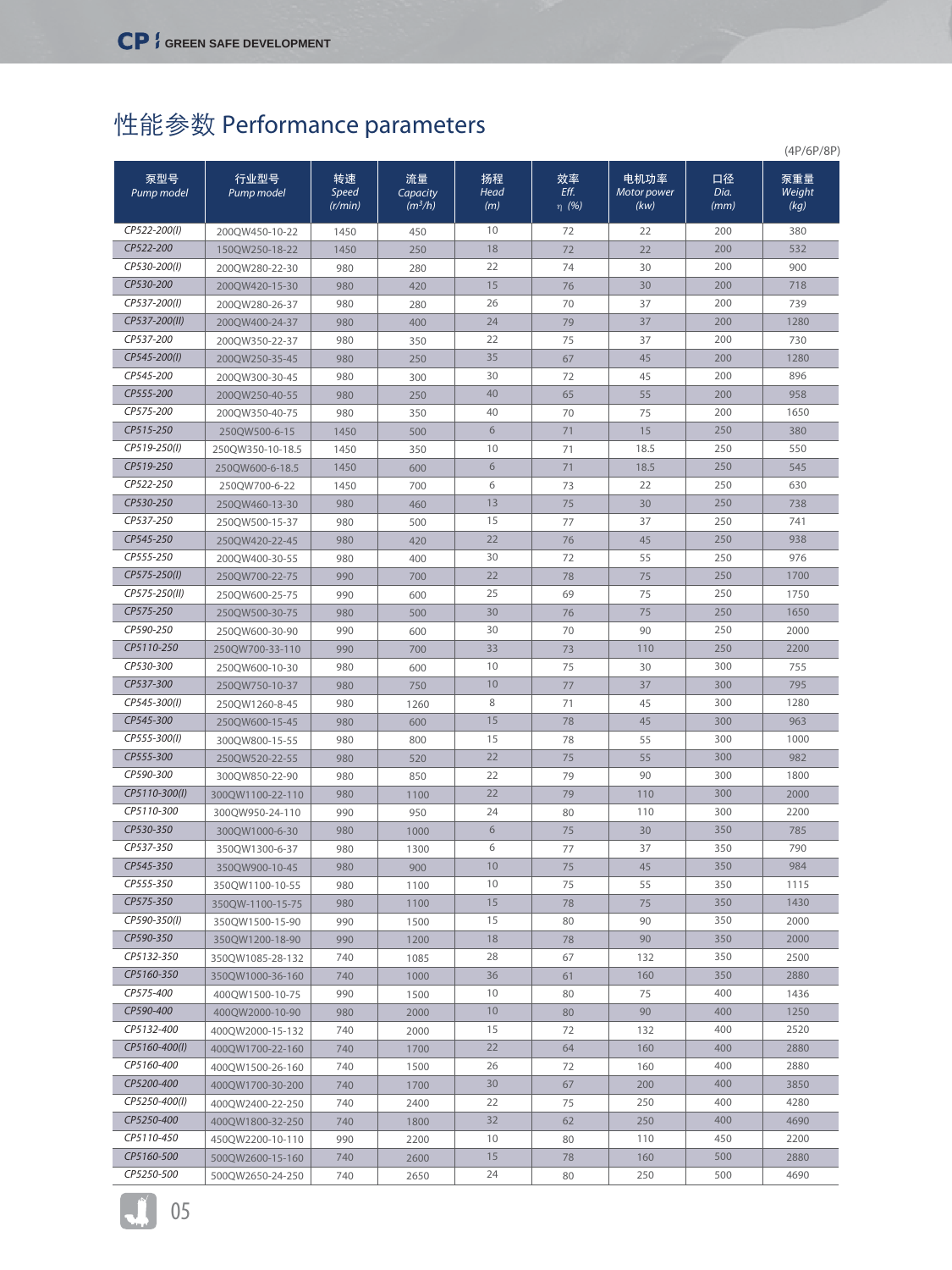## Installation sketch map

L.W.L  $\equiv$ 

without autosetter